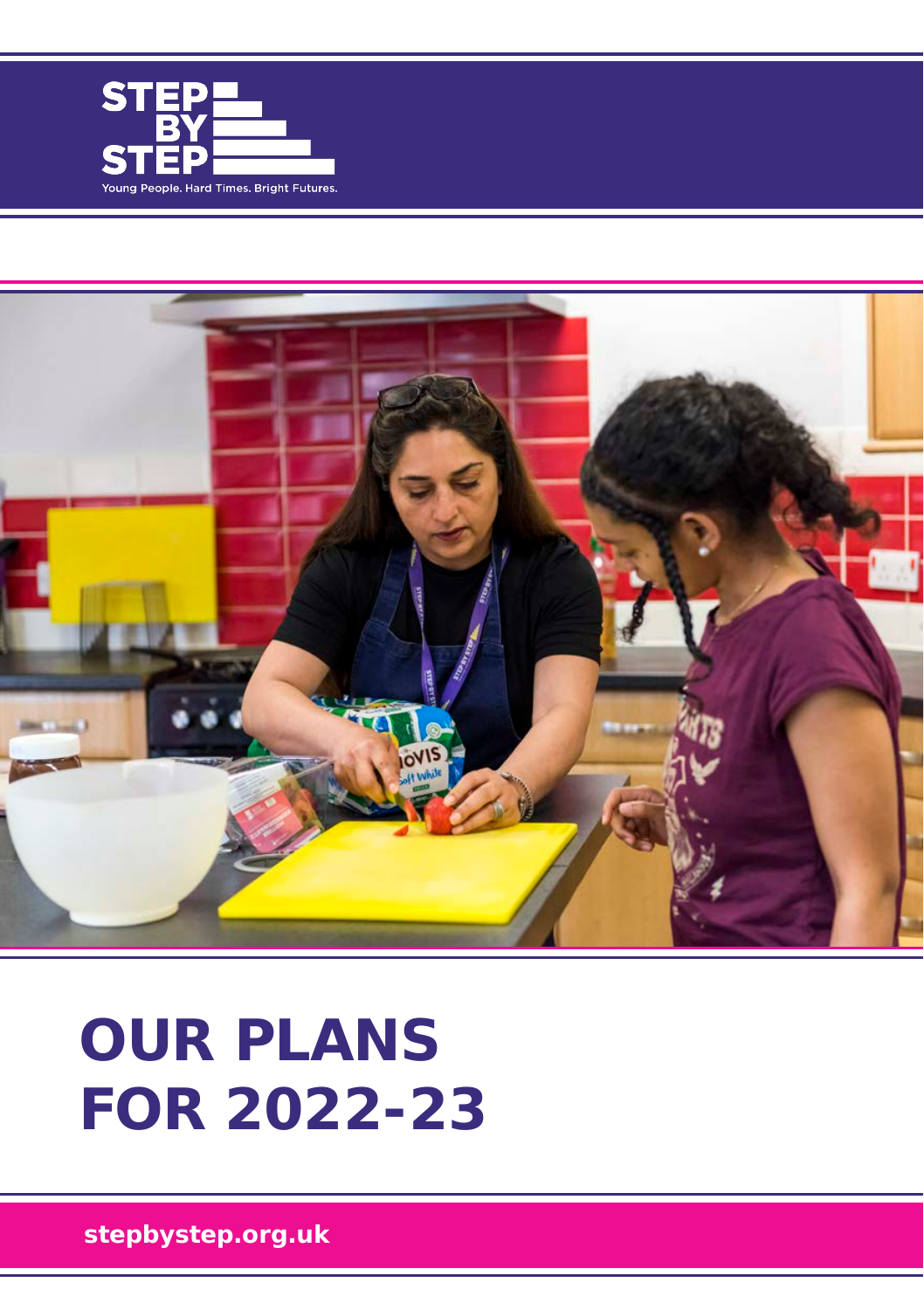### **OUR PLANS FOR 2022-23**

Our plans for this financial year are part of our longer-term strategy to deliver **innovative accommodation** and **early intervention support** within a sustainable business model. We are establishing ourselves as **market leaders** in the support of young people who are experiencing homelessness, while continuing our commitment to the delivery of excellence.

This year, Step by Step will support an estimated **1,600 young people** within Hampshire, Southampton, Surrey, Berkshire, West Sussex, Dorset, Swindon and Wiltshire.

#### Our **range of services** are:

- Supported Accommodation Bedrooms Launch: Drop-in Advice and Information
- Supported Independence Flats
- Supported Lodgings
- Counselling

**FUNDING REQUIRED**

- Housing and Tenancy Support
- Emotional Wellbeing Support
- Drugs & Alcohol Recovery

#### **OPPORTUNITIES FUND**

This new fund is a pot of money that can be used for ad hoc purchases to support young people in overcoming barriers.

For example, it could pay for a bike for a young person to get to college, a train ticket to attend a training course, or smart clothes to attend a job interview.

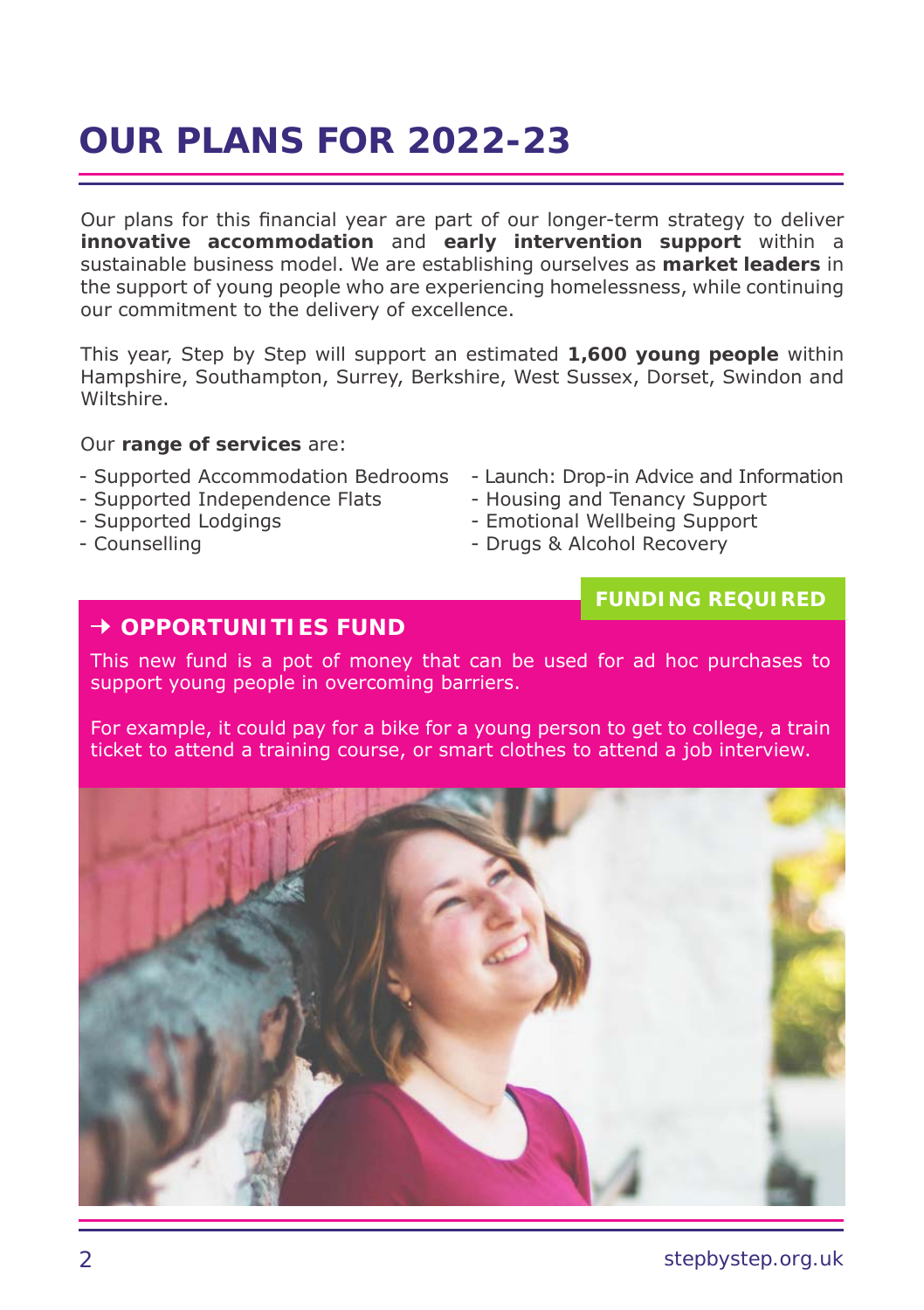### **OUR PLANS FOR 2022-23**

#### **FUNDING SAB AND SIF PLACES**

Our Foyer accommodation places are comprised of Supported Independence Flats (SIF) and Support Accommodation Bedrooms (SBS). Because these don't rely on local authority funding, we can take on young people who would otherwise not be eligible for statutory support and might fall through the gaps.

We are seeking to have more SIF and SAB places funded so that we can expand our accommodation offering and support more young people up to the age of 25.

#### **EXTENDED SUPPORTED LODGINGS**

Following a successful pilot, we are rolling out a new Extended Supported Lodgings service. This allows young people to stay in placement beyond the age of 18, which is usually the point at which they leave the service.

The option to extend their placement means they do not have to move on at a critical point in their lives, when they may be sitting college exams or starting work, for example.

#### **NEW FOREST FOYER**

We have secured funding for a Foyer in the New Forest. This is a new area for our shared accommodation, meaning we are increasing our coverage and supporting more young people.

This will join our existing Foyers in Aldershot, Basingstoke, Havant and Dorset.



#### **FUNDING REQUIRED**

**FUNDING REQUIRED**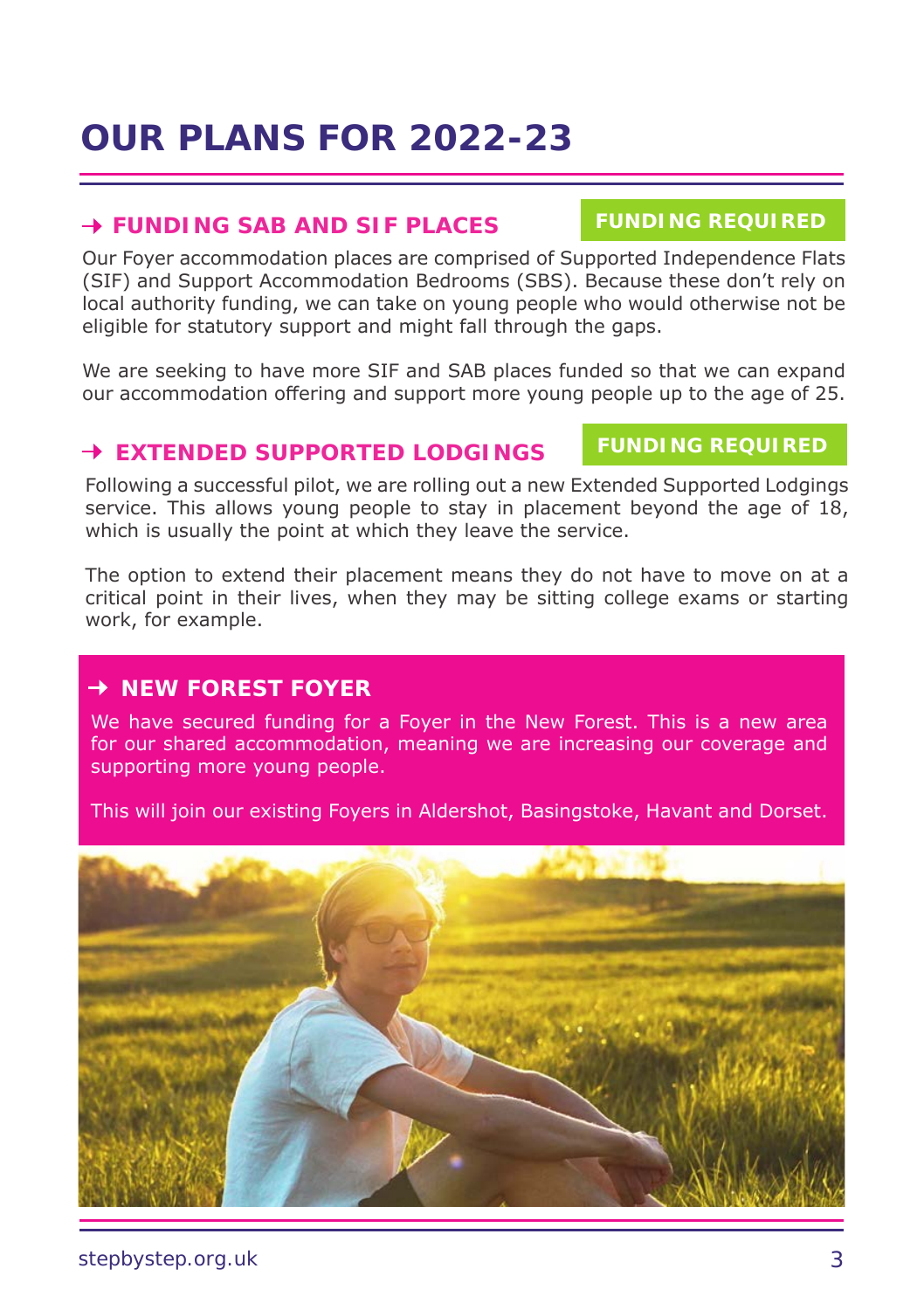### **OUR PLANS FOR 2022-23**

#### **→ STEP BY STEP FOSTERING LTD**

This new endeavour for Step by Step will see us launch an independent fostering agency. This will be a wholly owned trading subsidiary, allowing us to reach young people we couldn't previously support. Profits will be fed back into Step by Step to support our other services.



### $\rightarrow$  LAUNCH

Our new advice and information service is free of charge and open to all young people living in the Step by Step catchment area. Launch offers advice on areas such as accommodation, getting into work or education and sexual health, with practical support from dedicated Support Workers. Launch also provides specialist Recovery and Wellbeing support.

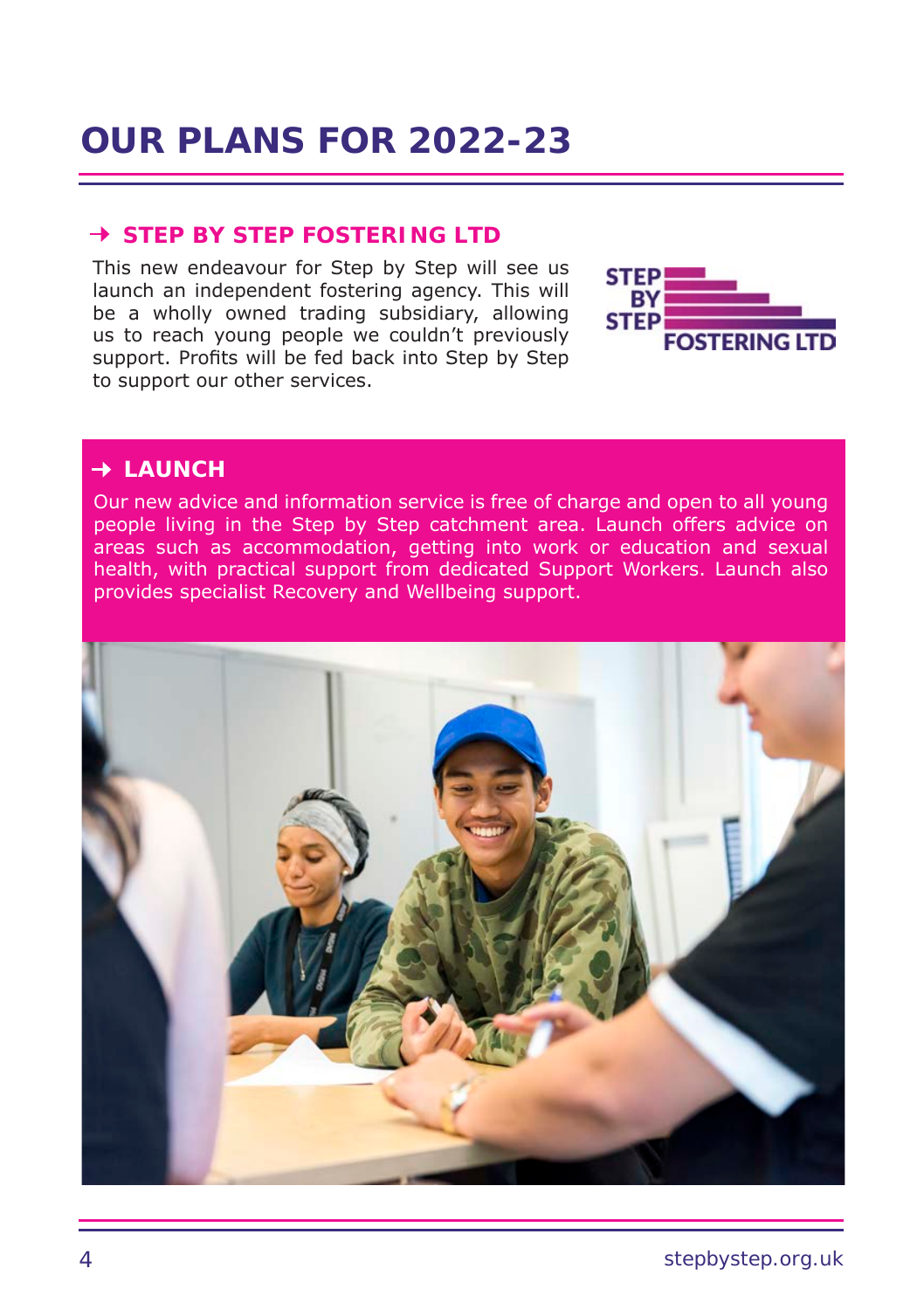### **2022-23 BUDGET**

Fundraised Income £799,000 Total Income  $\Big|$   $E3,851,670$ Total Expenditure **E3,810,200** Surplus **E41,469** Overheads 15-16% Our projections for the 2022-23 financial year.

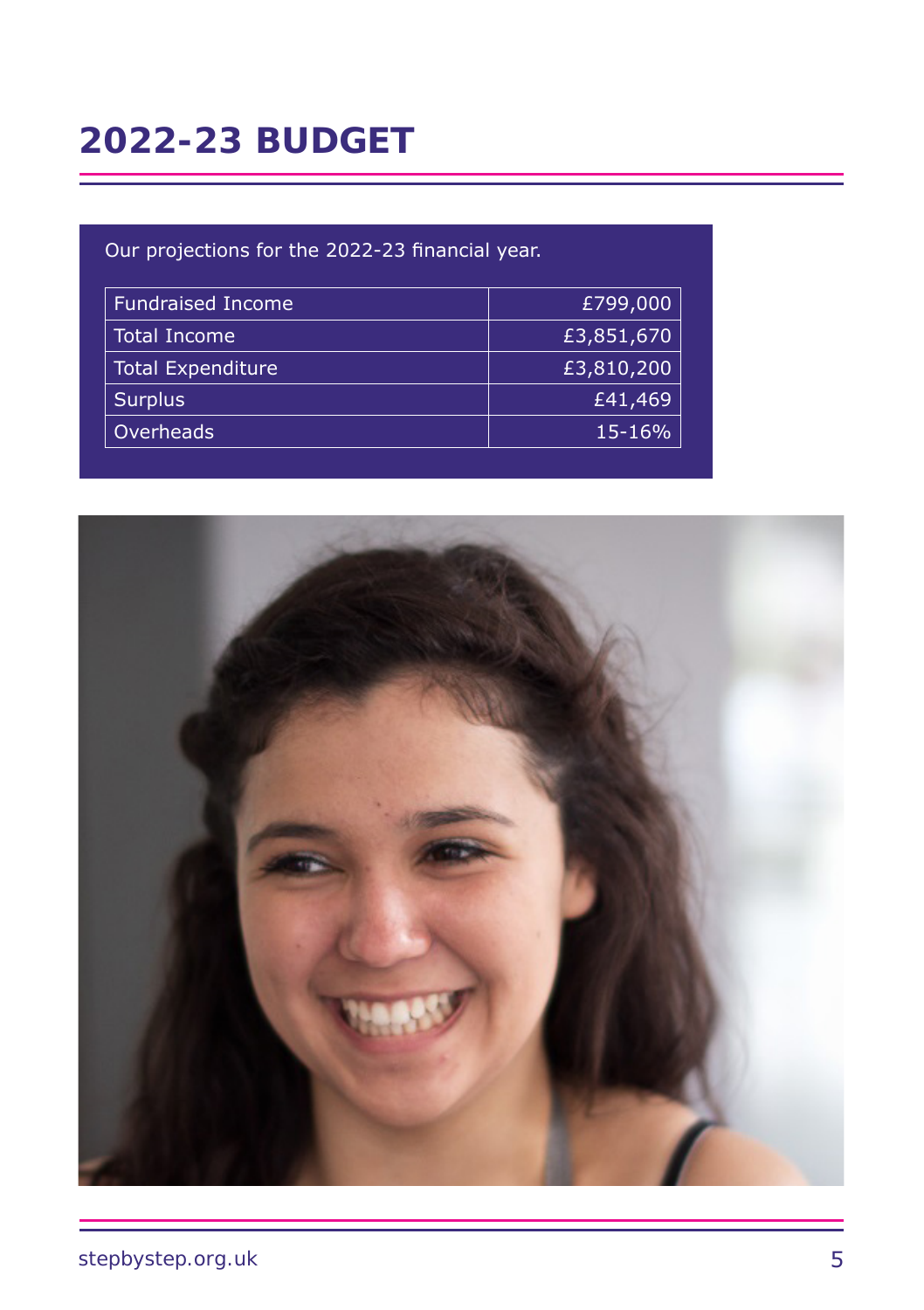## **KEY FUNDRAISING DATES**

If you are looking for ways to support Step by Step, why not get involved in one of our key fundraising events and appeals. Here are some dates for your diary. And if you've missed this year's event, don't worry – we do these every year!

#### **SPONSORED 10K WALK 2022**

#### **Sunday 12th June – Devil's Punch Bowl, Surrey**

Grab your walking shoes and join us for a fun and challenging 10k walk around the beautiful Devil's Punch Bowl, Surrey.

It's a great way to raise money for a worthwhile cause while enjoying fresh air and stunning scenery.

### **SLEEP OUT 2022**

#### **Friday 7th October – Farnborough Business Park**

The Step by Step Sleep Out is back! Give up the comfort of your bed for the night and sleep out for young people facing homelessness.

We are excited to get together once again for an in-person event this year, so grab your sleeping bag and get sponsored to make a genuine difference to local young people going through hard times.



### $\rightarrow$  **OPEN DOORS 2022**

#### **Throughout December**

Our Christmas appeal invites members of the public, companies and community groups to help us support young people over the festive period and beyond.

Christmas is an especially tough time to be homeless. The funds raised give young people a safe and supported Christmas and the chance to work towards a brighter future.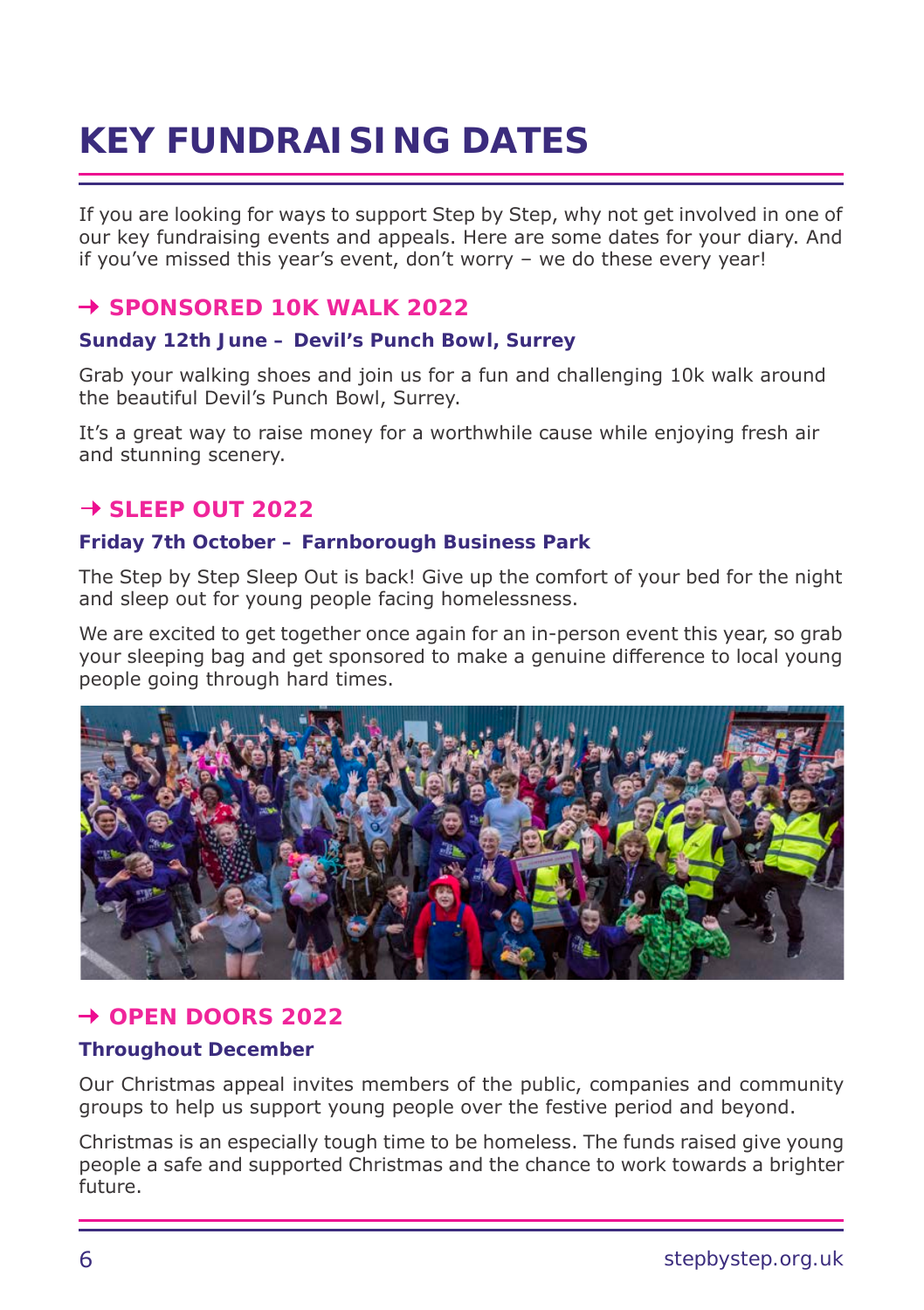### **WHY WE DO WHAT WE DO**

**Mike** found himself homeless on Christmas Eve at just 19 years old.

There would have been very few options available to him if not for Step by Step's Supported Independence Flats.

He went from homeless to housed in just one hour.





**Layla** was one of the first beneficiaries of our extended Supported Lodgings service.

We were able to extend Layla's placement until she had completed college, a critical point in her journey towards independence.

She is now going to university.

**Josh's** drug misuse and challenging behaviour hid his true potential. He just needed someone to believe in him.

By providing him with a stable place to live and working closely alongside him, he proved himself to be a reliable and hard-working young man with a bright future ahead of him.





When **London** was referred to Step by Step, she was considered a young person with very high needs.

Alongside a stable place to live, she received dedicated support tailored to her needs and slowly she started to overcome her anxiety.